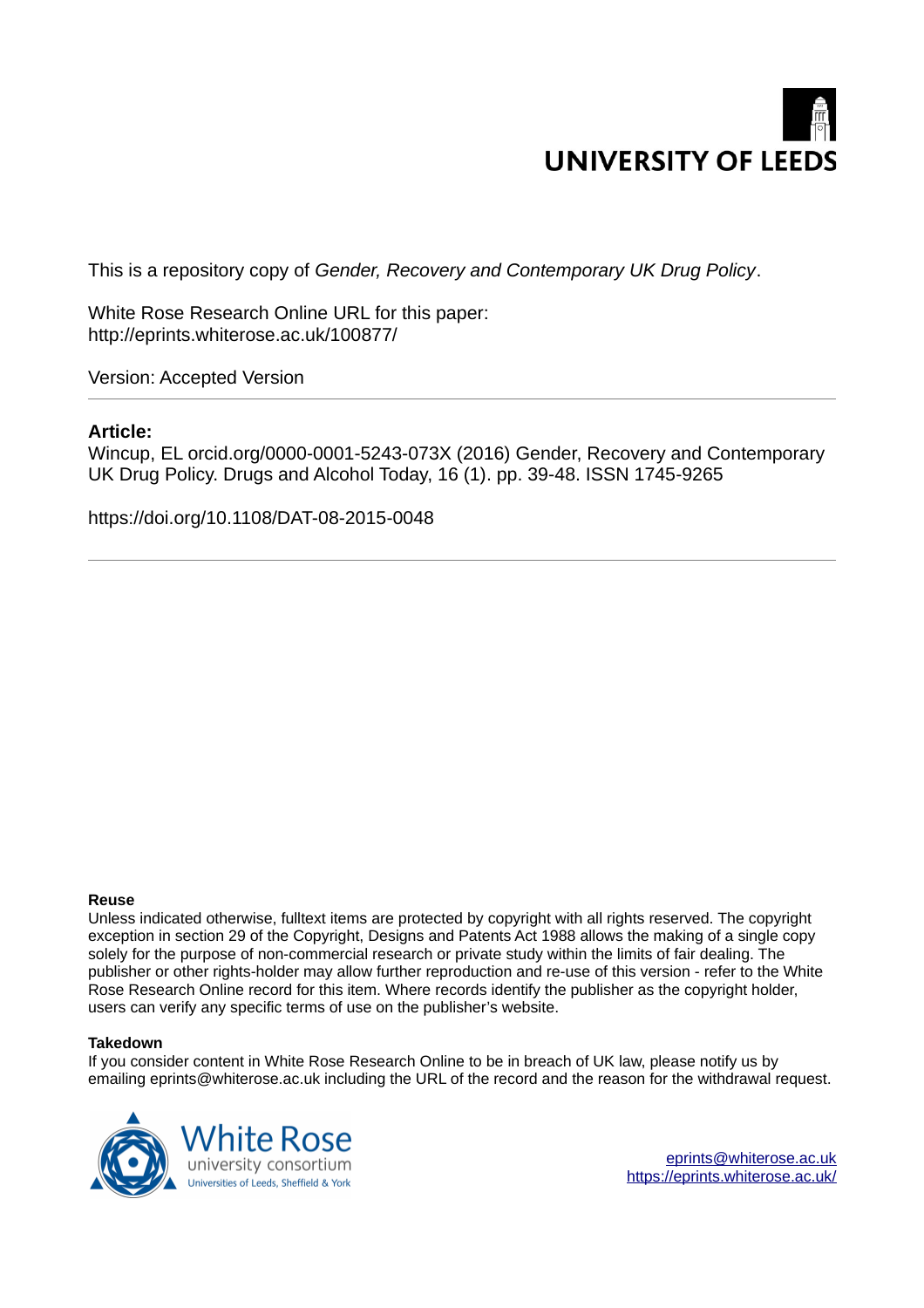### **Gender, Recovery and Contemporary UK Drug Policy**

### *Purpose*

The article provides a gendered reading of the 2010 UK drug strategy and draws out the implications of the new recovery paradigm for female drug users.

## *Design*

The article explores the concept of recovery at a theoretical level, uncovering the taken-for-granted assumptions in the three overarching principles: freedom from dependence; well-being and citizenship. It also analyses the available quantitative and qualitative evidence on women's access to recovery capital to explore the role gender might play in the journey to recovery.

## *Findings*

Strategic thinking around recovery in the UK is largely silent on gender. However, close scrutiny of the available, albeit limited, evidence base on female drug users and feminist scholarship on the principles of well-being and citizenship suggests the need to understand recovery against a backdrop of the social and normative context of women's lives.

# Originality/value

Recent analyses of contemporary UK drug policy have focused on the conflation of recovery with abstinence and the displacement of the harm reduction agenda. They have failed to draw out the implications for particular groups of drug users such as women.

The pursuit of recovery-based drug policy is not peculiar to the UK so the article offers a case study of its gendered application in a particular national context.

### **Introduction**

Over the past five years there has been a paradigm shift in UK drug policy (McKeganey, 2014). Shortly after it came to power in May 2010, the Conservative-Liberal Democrat Coalition Government replaced a drug strategy still in its infancy (HM Government, 2008) with *Reducing Demand, Restricting Supply, Building Recovery: Supporting People to Live a Drug Free Life* (HM Government, 2010). The new strategy emphasised the need for enhanced support 'for people who choose recovery as an achievable way out of dependency' (HM Government, 2010, p. 2). It displaced the prominence of the drug-crime connection (Duke, 2013; Monaghan, 2012) and rather than focusing solely on drugs looked at a broader range of substances including alcohol and new psychoactive substances. Recovery is best described as a contested concept, but there is some consensus that it refers to 'a lived experience of improved life quality and a sense of empowerment' (Best and Laudet, 2010, p.2). The new strategy promoted abstinence over harm reduction approaches. Whilst recovery is not synonymous with abstinence the politicised nature of debates about drug treatment (McKeganey, 2014) has conflated the two, and harm reduction has been inappropriately characterised as the antithesis of recovery (Best *et al.*, 2010). The strategy is now over five years old yet despite a change of government (to a Conservative majority in May 2015), it remains the overarching strategic document which frames drug policy-making. The Conservative Party manifesto (Conservatives, 2015, p.58) suggests continuity rather than change; underlining the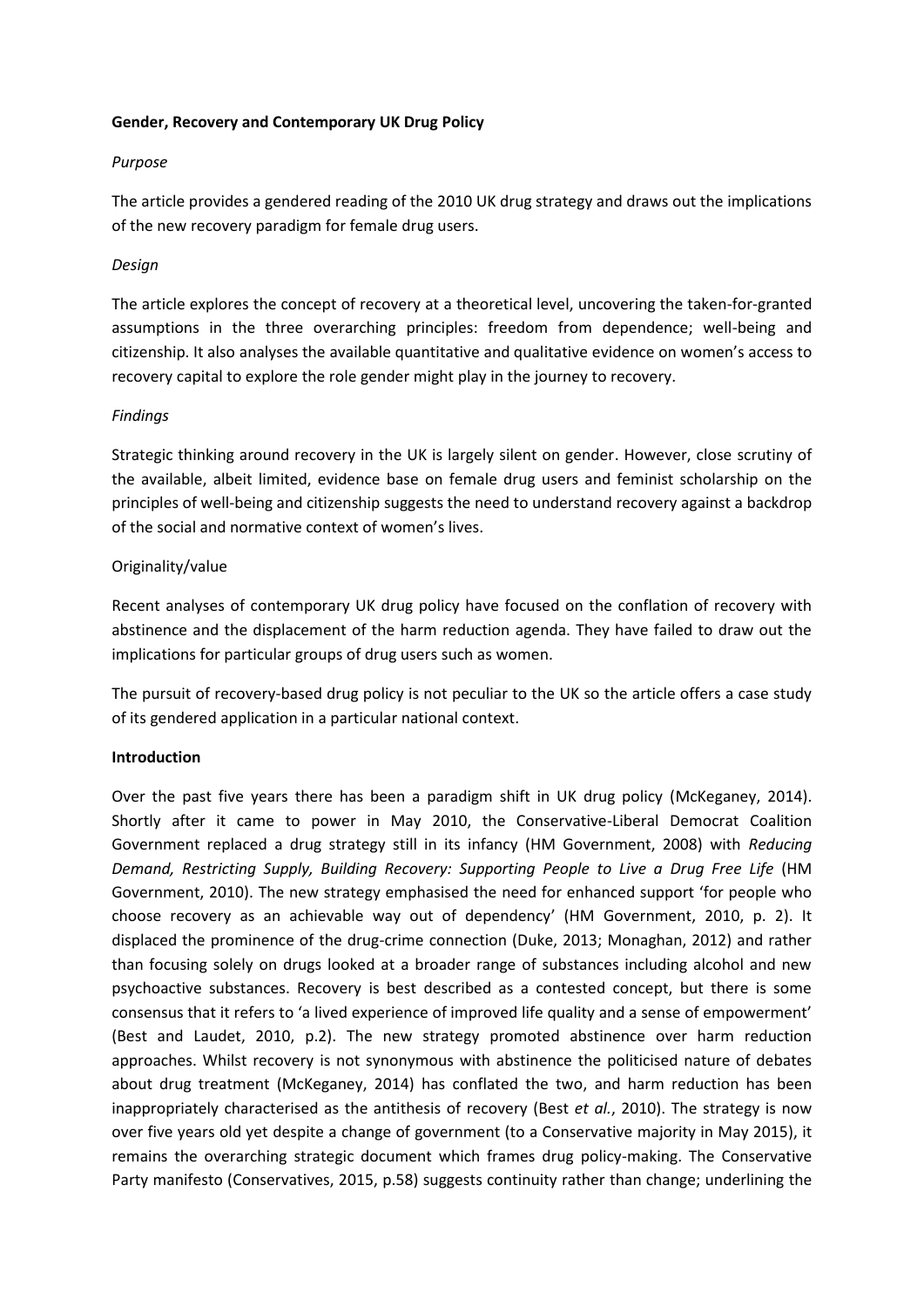commitment to abstinence by defining 'full recovery' as becoming drug-free rather than 'routine maintenance of people's addictions with substitute drugs'.

Although the 2010 strategy is reasonably lengthy document (25 pages), surprisingly there is no reference to gender despite well-documented evidence from the UK and elsewhere that gender is a key factor in understanding patterns of drug use and drug careers (including experiences of treatment), and that female and male drug users have overlapping but distinctive needs (Neale, 2004). Arguably this is a retrograde step given that its predecessor at least made reference to gender through the inclusion of an appendix on equality and diversity (HM Government, 2008). All that the 2010 drug strategy offers is an indirect discussion of gender through reference to pregnancy and the need for midwives to identify women dependent on drugs and alcohol at a stage when they are most willing to accept help (HM Government, 2010; p.22). Other than this, there are only fleeting references to black and ethnic minorities and lesbian, gay, bisexual and transgender users when describing patterns of drug use (p.6). None of the annual reviews (HM Government, 2012, 2013a and 2015) or the evaluation framework (HM Government, 2013b) make reference to gender.

This article provides a gendered reading of the 2010 drug strategy and draws out the implications of the new policy paradigm for female drug users. The consequences for female alcohol users are beyond the scope of this short article but the literature on women's use of alcohol (for example, (Staddon, 2015) suggests a parallel exercise would be fruitful and is likely to reach similar conclusions. Following a short section outlining the salience of gender for understanding women's journeys into and out of drug use, the remainder of the article is divided into two main sections. The first deconstructs the concept of recovery as deployed in the 2010 drug strategy. In this influential policy document, recovery is underpinned by three overarching principles: freedom from dependence, well-being and citizenship. These are profoundly gendered concepts which have been extensively discussed by feminist scholars and we will draw upon this work to argue that whilst strategic thinking is silent on the role of gender, we need to understand recovery against the backdrop of contemporary gender politics. The second section develops this line of argument through drawing upon the small literature which compares the characteristics of female and male drug users and their experiences of drug treatment to consider how gender might shape their recovery experience. Here we will focus on the four components of recovery capital (see Best and Laudet (2010) for an overview of the concept) – social, physical, human and cultural - and reflect upon the significance of gender to understand the resources that recovering drug users can draw upon.

Before moving on to analyse the strategy in the way described above, we need to consider the theoretical and methodological approaches which underpin the article. It is influenced by developments in feminist drug scholarship and also in policy analysis. Feminist scholars have been influential in making female drug users visible and contributing via theoretical and empirical work to the development of gender-sensitive approaches to tackling drug use. The starting point in developing gender-sensitive drug policy must be to recognise points of similarity and difference between and the lives of female and male drug users. Intersectional approaches are useful here which do not assume that gender is the most important factor in shaping the experiences of drug users and provide space to consider the role of other factors - individual, social and cultural - which may be related to drug use. The latter involves recognition that drug users' experiences are shaped, but crucially are not determined by, structured inequalities. The links between drug use and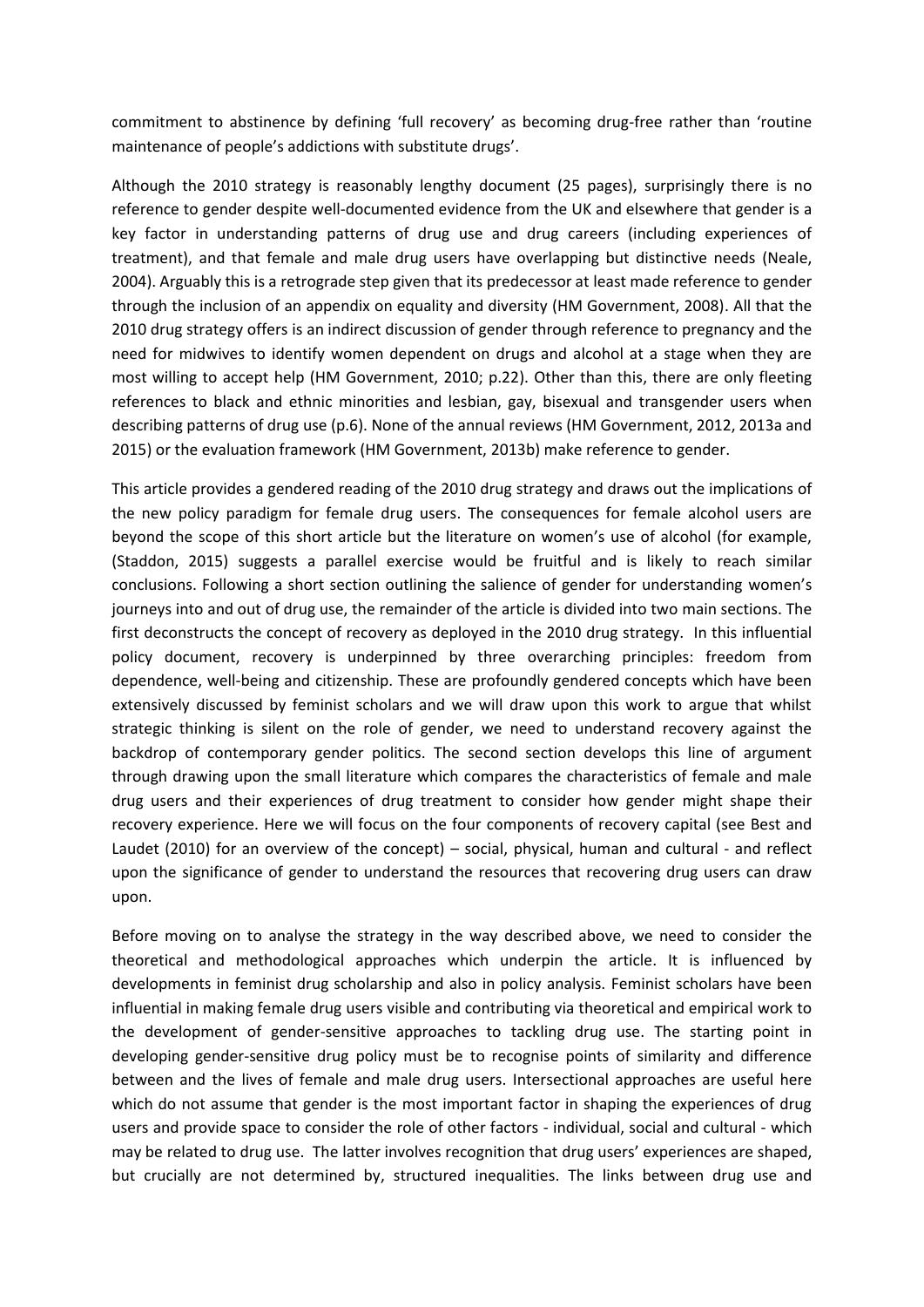inequality have been documented elsewhere (see Stevens, 2011). It is acknowledged that whilst drug use cuts across social divisions, drug-related harms are experienced most sharply by those living in deprived communities characterised by poverty, unemployment and poor housing. This has implications for recovery (as defined in the 2010 drug strategy) due to a lack of recovery capital. Consequently, the term 'discovery' rather than 'recovery' has been favoured by the founders of the UK Recovery Academy to argue that many individuals need not to restore their previous life rather to aspire to a quite different one (Best and Bamber, 2009). Thom (2010) suggests that this may be particularly true for women, yet emphasises the heterogeneity of their experiences.

The article comprises a focused analysis of the latest UK drug strategy (HM Government, 2010). To clarify, UK in this context predominantly refers to England as other parts of the UK have separate drug strategies but the strategy is an overarching one in the sense that the devolved administrations (Wales, Scotland and Northern Ireland) do not have full responsibility for all the policy areas which are relevant to tackling drugs. The UK in this instance is used as a case study to reflect upon the gendered implications of the pursuit of a recovery-based drug policy. Such policies are not peculiar to the UK; rather the concept of recovery has become a central concept in the international drug field (Lancaster *et al*., 2015; McKeganey, 2014; Neale *et al.*, 2014). In addition, the need to take into account the rights of female drug users is of global concern as evidenced by its inclusion among the issues to be considered at the 2016 United Nations General Assembly on the World Drug Problem (see http://www.unodc.org/ungass2016/en/background.html). The work of Bacchi (2009) has influenced the approach to policy analysis. Placing an emphasis on 'problematisation', she argues for the need to critically interrogate the taken-for-granted assumptions and the conceptual underpinnings found within representations of 'problems' which are use to justify particular policy interventions. Of especial importance here is uncovering the gendered nature of these. We start this process by considering the available evidence on patterns of drug use among females and males.

### **Gender, drug use and the journey to recovery**

Patterns of drug use appear to be gendered. The latest data available from the Crime Survey for England and Wales (CSEW) (Home Office, 2014) provides evidence for this. The large householdbased survey asked adults aged  $16 - 59$  about their drug use and found higher levels of drug use among men, and this was particularly pronounced in the category of frequent users (categorised as use of any illicit drug more than once a month on average), with three times as men fitting these criteria as women (4.8% and 1.5% respectively). These gendered patterns of drug use are replicated across other parts of the UK (Toner and Freel, 2010; Robertson and Bates, 2014). Whilst the CSEW provides an insight into gender differences with respect to drug experimentation and what is typically referred to as 'recreational' (i.e. non-dependent) drug use, it offers little valid or reliable data to aid understanding of dependent drug use. However, estimates of opiate and/or crack cocaine use (for England for 2010-11) shed light on this issue and suggest that just under onequarter (23%) of this drug-using population are female (Hay *et al.*, 2013).

A similar proportion of females access drug treatment services. The most recent National Drug Treatment Monitoring System (NDTMS) data on the gender breakdown of individuals (aged 18 and over) accessing drug treatment collected via GPs and drug treatment services (excluding those operating in prisons) reveal that females make up 26% of those in drug treatment In England (Public Health England, 2014). This proportion has remained more or less constant since the strategy was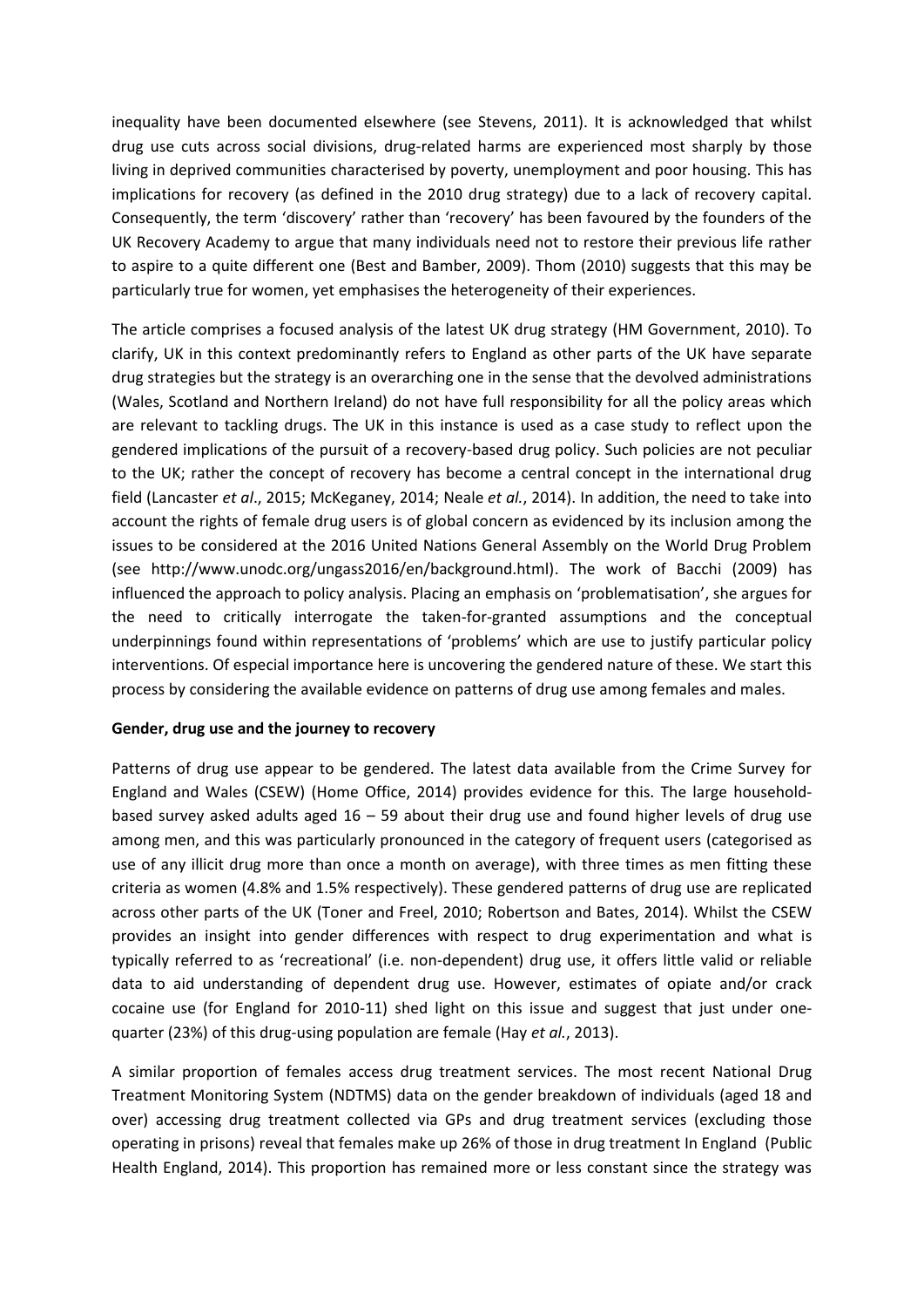published, although the number of female drug users accessing treatment has declined considerably: from 55,538 in 09/10 to 50,854 in 13/14 (NDTMS, 2010; NDTMS, 2014). In Scotland (Information Services Division Scotland, 2014) and Northern Ireland (Corrigan, 2014), males similarly outnumber females among the treatment population, although the proportion of females is slightly higher (31% in Scotland and 34% in Northern Ireland). Women participating in drug treatment programmes are, of course, not representative of all drug users and there has been considerable debate about whether women are reluctant to access drug treatment because the available services do not accommodate their specific experiences and complex needs (see Becker and Duffy, 2002; National Treatment Agency, 2010). The NDTMS for 2013/14 (NDTMS, 2014) paints a picture of the typical client as a White British (83%) opiate user (79%) with a mean age of 36. When broken down by gender (using 2012/13 data as 2013/14 is not available in this way), we can see some slight differences in the profiles of female and male drug users accessing drug treatment (NDTMS, 2015). The mean age is slightly lower at 35 with proportionately more young (i.e. aged under 30) female clients (27% c.f. 21%) and a marginally higher percentage of opiate users (83% c.f. 79%). No recent data on the ethnic breakdown of female and male treatment clients have been published. The 2013/14 data also suggest that whilst the main source of referral for both women and men is selfreferral (44%) but just over one-quarter (27%) access drug treatment via criminal justice processes. The latest data are not broken down by gender but a National Treatment Agency for Substance Misuse report using 2008-9 data found that criminal justice referrals accounted for 18% of female referrals but 30% of male referrals. This is unsurprising given women's lesser involvement in crime in comparison to men (Heidensohn and Silvestri, 2012). The available quantitative evidence suggests that policy and practice should be informed by an understanding of how gender shapes drug use and recovery.

### **Problematising recovery as a high level policy concept**

In the 2010 Drug Strategy, recovery is described as an 'individual person-centred journey' and viewed it as a process rather than an 'end-state' which 'will mean different things to different people' (HM Government, 2010, p.18). The extent to which this is realised in practice will be explored throughout the remainder of the article. Here it is worth flagging up the need for qualitative research with drug users which will unmask multiple interpretations of recovery, and the extent to which they might differ between sub-populations of drug users; for example, females and males. As we have already identified, in the 2010 drug strategy recovery is described as involving three overarching principles. The first - freedom from dependence - refers to freedom from drug dependence but for female drug users may have other connotations. For example, it may involve leaving a partner who is violent towards them or who plays a key role in maintaining their drug use.

The second principle is well-being. Like recovery, well-being is a contested concept which, as Taylor (2015) notes, has been dominated in recent times by positive psychological and behavioural economics perspectives which focus on individual experience and behaviour. Enhancing individual well-being as a basis for improving national well-being has become a political priority in the UK since 2010 (Taylor, 2015). Whilst the term 'well-being' is not defined in the drug strategy, shortly after its publication the Coalition government tasked the Office for National Statistics (ONS) with measuring well-being and a multidimensional approach has been adopted which looks initially at individual subjective well-being and moves on to look at factors which might affect it (health, relationships, personal finance, education and skills, what we do, where we live) and finally contextual domains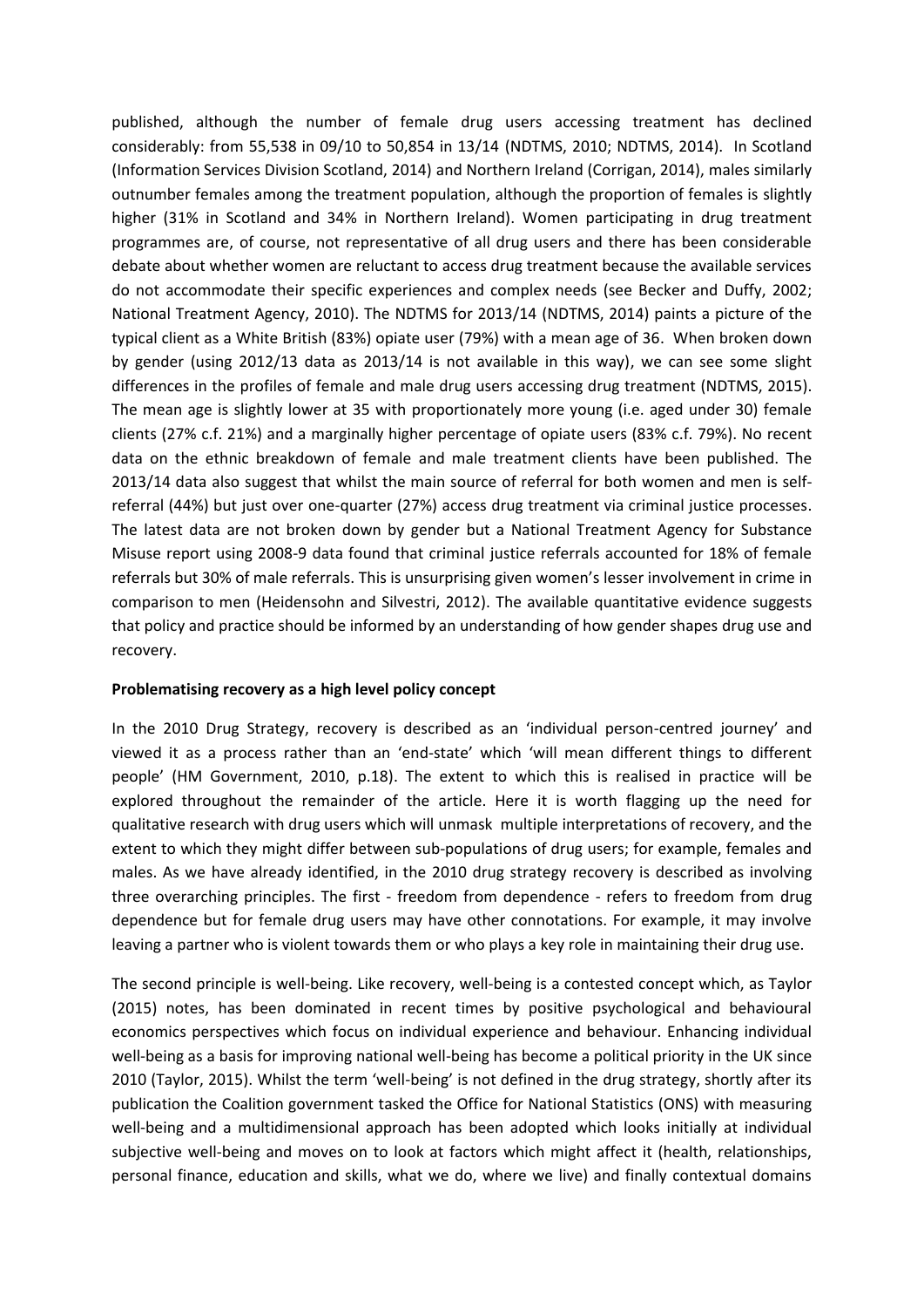(governance, economy and natural environment) (ONS, 2015). The second set of measures capture different aspects of recovery capital which we will explore in the next section. In terms of the 2010 drug strategy, becoming drug-free is central to enhancing well-being. However, feminist work on women's use of substance suggests the need for more nuanced analysis. It describes how women sometimes resort to substances - illegal drugs, alcohol, tobacco, prescribed medication and food to manage their lives. This is not to suggest that these approaches are helpful; instead, they are often counter-productive with negative implications for health. Nonetheless we should recognise that sometimes substances, both licit and illicit, might be used as mechanism to enhance well-being (Wincup, 2001). Defining pleasure as a 'deep sense of personal and social satisfaction based on emotional and physical well-being', Ettorre (1992, p. 146) argues that women use substances as a means to search for pleasure and manage 'patriarchial pain' (p.153). This has rarely been acknowledged at policy level, and the contemporary preoccupation with abstinence at the level of policy continues a trend to render pleasure absent from official discourse on substance use (O'Malley and Valverde, 2004). The women participating in du Rose's study 2015, p.201) saw themselves as 'responsible, self-medicating governors of their pain' caused by trauma, abuse, violence and illness. Yet within contemporary policy discourse, such behaviour is perceived as 'irrational', justifying measures to 'responsibilise' drug users by steering, and sometimes coerceing, them towards abstinence. Feminists have been influential in drawing attention to the political economy of health arguing that improving women's well-being is not simply about improvements in medicine and health care or through requiring women to actively manage their own health but through broader social change which reduces inequality (see for example, Doyal, 1995). Looking specifically at female drug users, we can see that enhancing well-being is not simply about treating their drug use and related problems but addressing a broader range of issues; for example, their relationships with men.

The final principle is citizenship. The 2010 drug strategy is similarly vague in terms of what the term 'citizenship' means. A useful starting point is Lister's (1997) distinction between citizenship as 'status' with associated civil, political and social rights and as 'practice', that often involves responsibilities and duties. Feminist scholars have been highly critical of the ways in which citizenship has been conceived and argue that it is a gendered concept that reflects the wider patriarchal oppression of women. Traditionally, citizenship has been defined according to gendered notions of what men should be or do (i.e. the public citizen), relegating women to the private sphere and excluded from full citizenship. A feminist approach to citizenship involves recognition of the structural constraints which continue to diminish and undermine women's citizenship whilst not reducing them to the status of passive victims (Lister, 1997). The strategy focuses implicitly on citizenship as practice. Successive governments - of all colours - have focused more on the obligations or responsibilities of citizens than on their rights. In this way they construct a particular model of citizenship; that of the 'responsibilised' citizen who actively manages their behaviour, making appropriate choices to ensure they are healthy, law-abiding and financially secure. There is increasingly an expectation that almost all individuals should engage in paid work, or at least take steps to secure it, and this underpins the provision of welfare. Consequently, some women (i.e. those who are financially dependent on the state) are expected to be public as well as private citizens. Drug users are not exempt from job-seeking requirements and associated responsibilities (for example, to engage in training) unless they are engaged in residential treatment, have been assessed as incapable of work or are parents of children under 5. Since 2008, there have been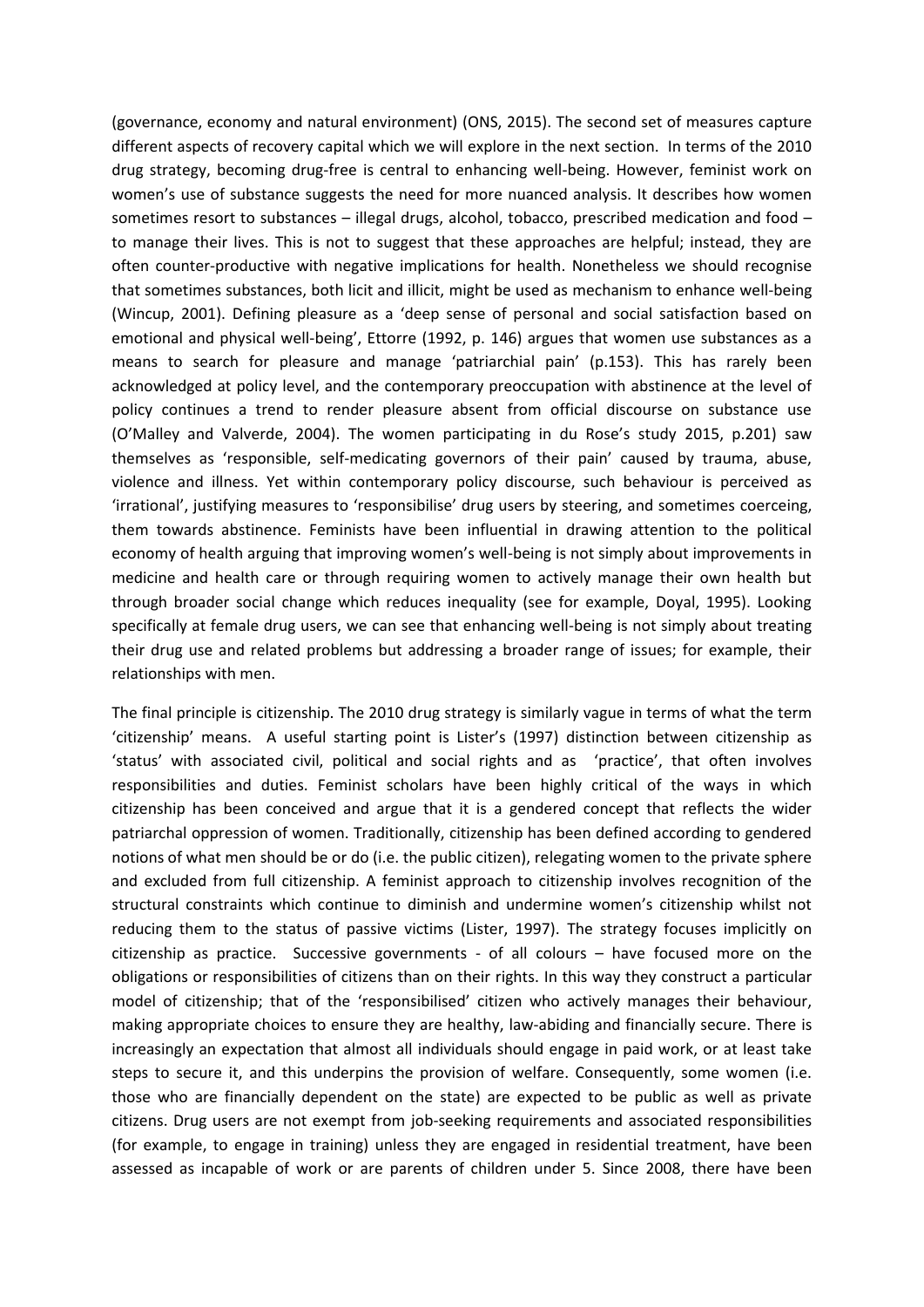proposals - yet to fully materialise - to channel drug users into paid employment. This approach is underpinned by three beliefs: paid work sustains recovery, has a transformative potential and should be the primary duty of the responsible citizen (Monaghan and Wincup, 2013). Work, as we will see below, is one form of recovery capital.

### Problematising the construct of 'recovery capital'

As the concept of recovery has gained currency so too has the concept of recovery capital. Drawing upon the work of the sociologist, Pierre Bourdieu (1980), it refers to the 'sum of resources necessary to initiate and sustain recovery from substance misuse' (Best and Laudet, 2010, p.2). The work of Cloud and Granfield (2009) has been influential in identifying four components of recovery capital (social, physical, human and cultural) which comprise of internal and external resources. The latter can include parents, families, partners, friends and neighbours. However, given that some drug users may not have these resources or those they do have may help to sustain their drug use, successful recovery requires community level activity; for example, through the development of recovery communities or mentoring schemes. Recovery capital can be both positive and negative, and consequently the aim of treatment (viewed in a holistic way) is to enhance the former whilst reducing the latter.

This section draws upon data gathered from the Drug Treatment Outcomes Research Study (DTORS) (Jones *et al*., 2007), a large-scale national empirical study of 1796 individuals who entered drug treatment over a three year period. Whilst dated, DTORS remains an important source of information about gender and drug treatment because data routinely collected via NDTMS do not provide the same level of detail on the characteristics and recovery capital of drug users. Moreover, the data which are available in the public domain are not always broken down by gender. It is important to acknowledge that the timing of the DTORS study coincided with the policy emphasis of using all stages of the criminal justice process to channel drug users into treatment (Hucklesby and Wincup, 2010). This resulted in a rapid expansion of drug treatment services to accommodate growing number of referrals via this route, particularly male drug users. Treatment data, as we have already noted, by its very nature does not capture those who are unable or do not wish to access treatment. This group is likely to be diverse in terms of their levels of recovery capital since it may include groups as diverse as occasional drug users through to those who are heavily dependent. Quantitative data are supplemented by using qualitative studies from the UK but as Thom (2010) notes there is a dearth of evidence on the needs of drug-using women and how their life situations and social contexts shape their pathways into and out of drug use.

### *Social capital*

Social capital refers to the sum of resources that each person has as a result of their relationships with either family and friends or broader social networks (Cloud and Granfield, 2009). It is important to recognise that relationships offer a source of support but also entail commitments and obligations. Moreover, whilst relationships can aid recovery they are sometimes a source of negative recovery capital; for example, helping to sustain drug use and associated behaviours. Whilst only so much can be gleaned from the available research evidence, it provides some indication of the gendered nature of social capital among drug users.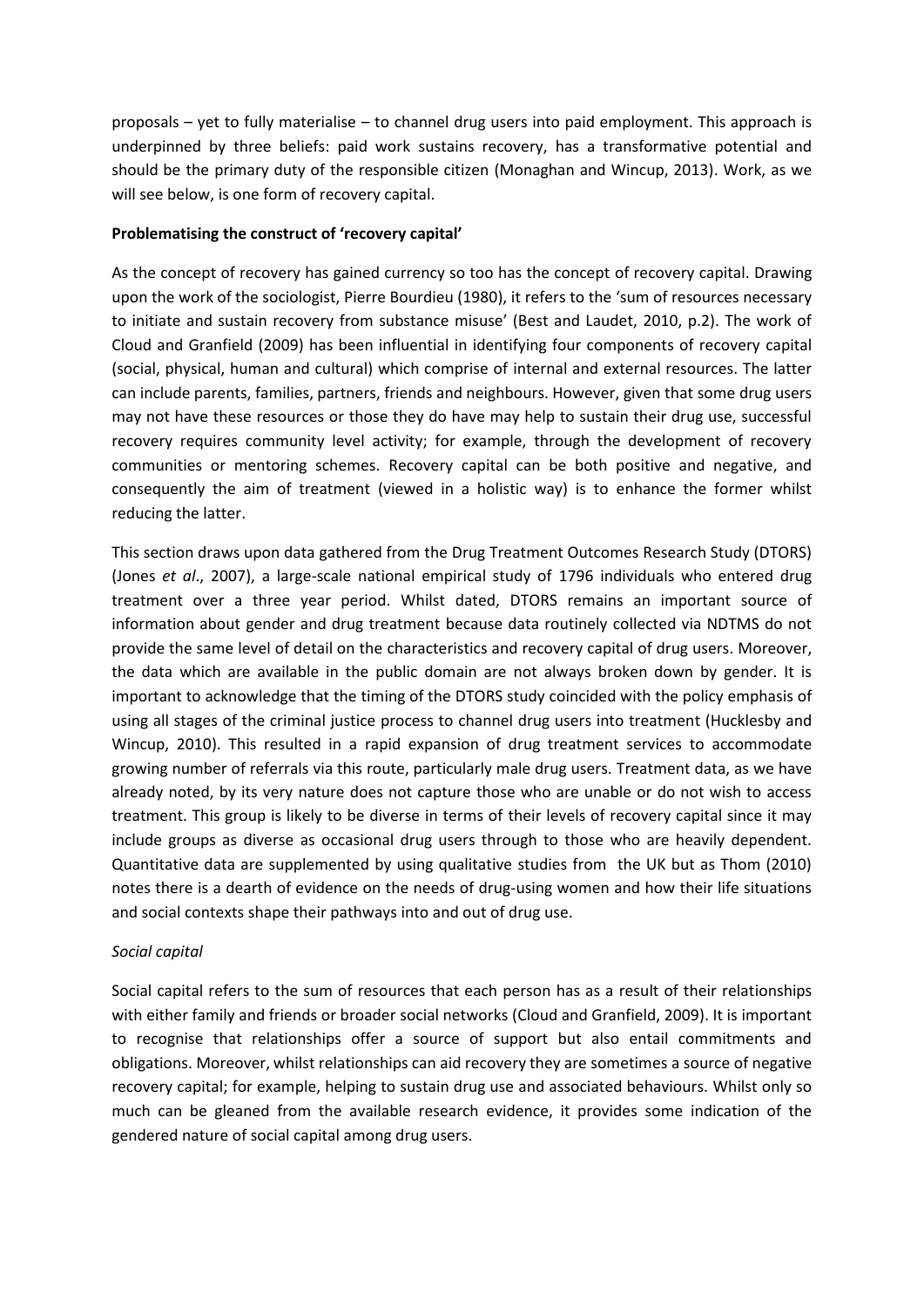The available data from DTORS suggest that women are more likely than men to have a partner (51% c.f. 33%) but are less likely than men to describe them as supportive (Jones *et al*., 2007). Qualitative research evidence provides some explanation for this, supplementing the DTORS finding that threequarters of women have drug-using partners whilst only two-fifths of men do. Neale *et al*. (2014) found that women were more likely than men to describe their partner as someone involved in 'initiating, maintaining or escalating their drug use' (p.6) and that domestic violence was a problem for a number of women.

The majority of women who enter drug treatment are parents but do not always have day-to-day parental responsibility for them (National Treatment Agency for Substance Misuse, 2010; Jones *et al*., 2007). Women are more likely that men to be parents (Jones *et al.*, 2007*)* but a complex picture emerges that whilst men were more likely than women to live apart from some or all of their children (85% c.f. 62%), women were more likely than men to have children living 'in care' (15% c.f. 4%). The most obvious explanation of this is that the children of male drug users were more likely to be looked after by their mother. Rather than relying on a partner – who were often also drug users female drug users were more likely to use family members to care for their children, and this happened in one-third of cases (c.f. one-eighth of men). Being a parent is associated with positive treatment outcomes (National Treatment Agency for Substance Misuse, 2010). This can be explained in terms of a desire to become a better parent or because there are external drivers which impact upon motivation. These drivers might be defensive (for example, avoiding a child going into 'care') or proactive (for example, resuming contact with a child). There has been extensive debate about whether being a parent deters women from accessing treatment in the first instance. It has been suggested that drug use conflicts with traditional images of mothering and caring, and the fear of losing children acts as a powerful disincentive to access drug treatment (Becker and Duffy, 2002). Lack of child care provision acts as a further barrier (Simpson and McNulty, 2008).

### *Physical capital*

Physical capital refers to tangible assets such as property and money that many increase recovery options; for example, through purchasing treatment or providing the opportunity to move away from drug-using networks. To elaborate this might include income, savings and accommodation with some security of tenure. It is more likely that drug users will have negative physical capital; for example, debt or illicit sources of income (Neale *et al.*, 2014). On a number of dimensions, it appears that there are importance differences in the physical capital enjoyed by female and male drug users. Looking first at accommodation, the DTORS study (Jones *et al.*, 2007) found that a higher proportion of female drug users (68% c.f. 57%) had access to stable accommodation, although they did define it broadly to include living in hostel. Fewer women than men lived in unstable accommodation which included rough sleeping, living in temporary accommodation (e.g. caravans, squats, night shelters) and institutions (ranging from prison to hospitals and residential treatment). These data need to be interpreted against the backdrop of research which has drawn attention to 'hidden homelessness' amongst women (Crisis, 2008). This form of homeless refers to individuals living in highly precarious situations, which are insecure (for example, sleeping on a friends' sofa) and/or risky. This is of particular importance given that we have already noted that female drug users are often in problematic relationships and may choose to remain with a violent partner or one that makes it difficult for them to desist from drug use and/or offending rather than risk becoming homeless..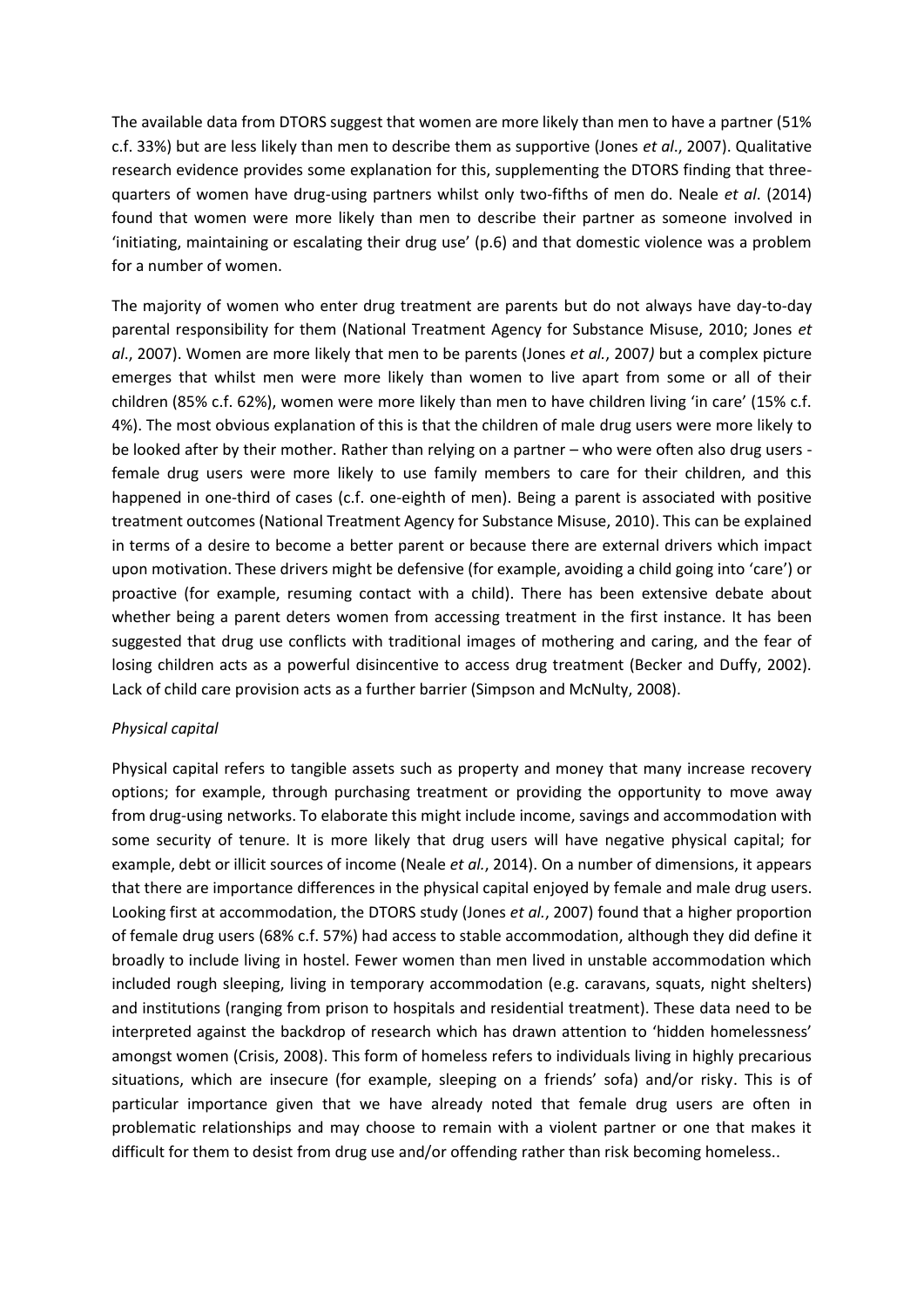The DTORS data reveal that whilst similar numbers of females and males (11% and 12%) were in employment, education and training, the vast majority were not. The same proportion of females and males described themselves as unable to work due to long-term sickness and disability (25%) but males were more likely to describe themselves as unemployed but looking for work (32% c.f. 30%). The valorisation of paid work referred to in our discussion of citizenship has specific implications for drug users, downplaying the value of other forms of work such as caring and volunteering in the recovery process (Monaghan and Wincup, 2013). This is likely to impact on women and men differently given the gendered nature of caring responsibilities, reflected in the drug treatment population.

Overall, a picture emerges of high levels of worklessness, lack of financial autonomy and lack of access to appropriate accommodation among drug users in treatment but with some differentiation between females and males in their ability to acquire positive physical capital and move toward selfsufficiency and financial security. The quantitative data hint at a complex picture which a recent qualitative study by Neale *et al.*, (2014) sheds some light on. There were noticeable differences in how women and men sought to 'get by', although social security benefits were the main source of income for both groups. Males were more likely than females to declare overtly criminal activities, whilst women reported greater reliance on state benefits, prostitution, family assistance and legal/quasi-legal income sources. The same study found that that typically drug users were living in insecure and inappropriate accommodation, that none of the interviewees owned their own homes and that those living in relatively secure social housing were predominantly women.

## *Human and cultural capital*

Human capital refers to skills, positive health, aspirations, hopes, and personal resources that permit individuals to prosper (Cloud and Granfield, 2009). Human capital can be both tangible and abstract. Research evidence provides more detail on the former, pointing to significant gender differences, but the latter is important because hopes and aspirations are heavily gendered. Despite moves towards greater equality, expectations of the roles women and men might undertake in both the public and the private spheres remain influential.

The available research evidence does not suggest there are significant gender differences in terms of skills (Neale *et al*., 2014); rather that lack of education and skills is a significant problem for many drug users and serve as significant barriers to employment (Bauld *et al*., 2010). It is in terms of health – both physical and mental – that we see some of the most striking gender differences with far higher rates of chronic health conditions and mental health problems among female drug users. DTORS data (Jones *et al.*, 2007) found that slightly fewer women rated their health as 'excellent' or 'very good' (21% c.f. 18%) and that slightly more women than men described their general health as 'poor' (20% c.f. 16%). This hides a more complex picture of women experiencing injuries related to domestic violence, reproductive and sexual health problems and poor mental health resulting in selfharm, suicidal thoughts and suicide attempts (Becker and Duffy, 2002; Neale *et al.*, 2014).

Like aspects of human capital, cultural capital is not tangible. It refers to values, beliefs and attitudes that link to social conformity and ability to fit into dominant social behaviours (Cloud and Granfield, 2009). This aspect of recovery capital is deeply gendered, manifesting itself in different notions of appropriate female and male behaviour. Women engage in self-regulation because of the powerful nature of these values, beliefs and attitudes but are also subject to greater levels of social control in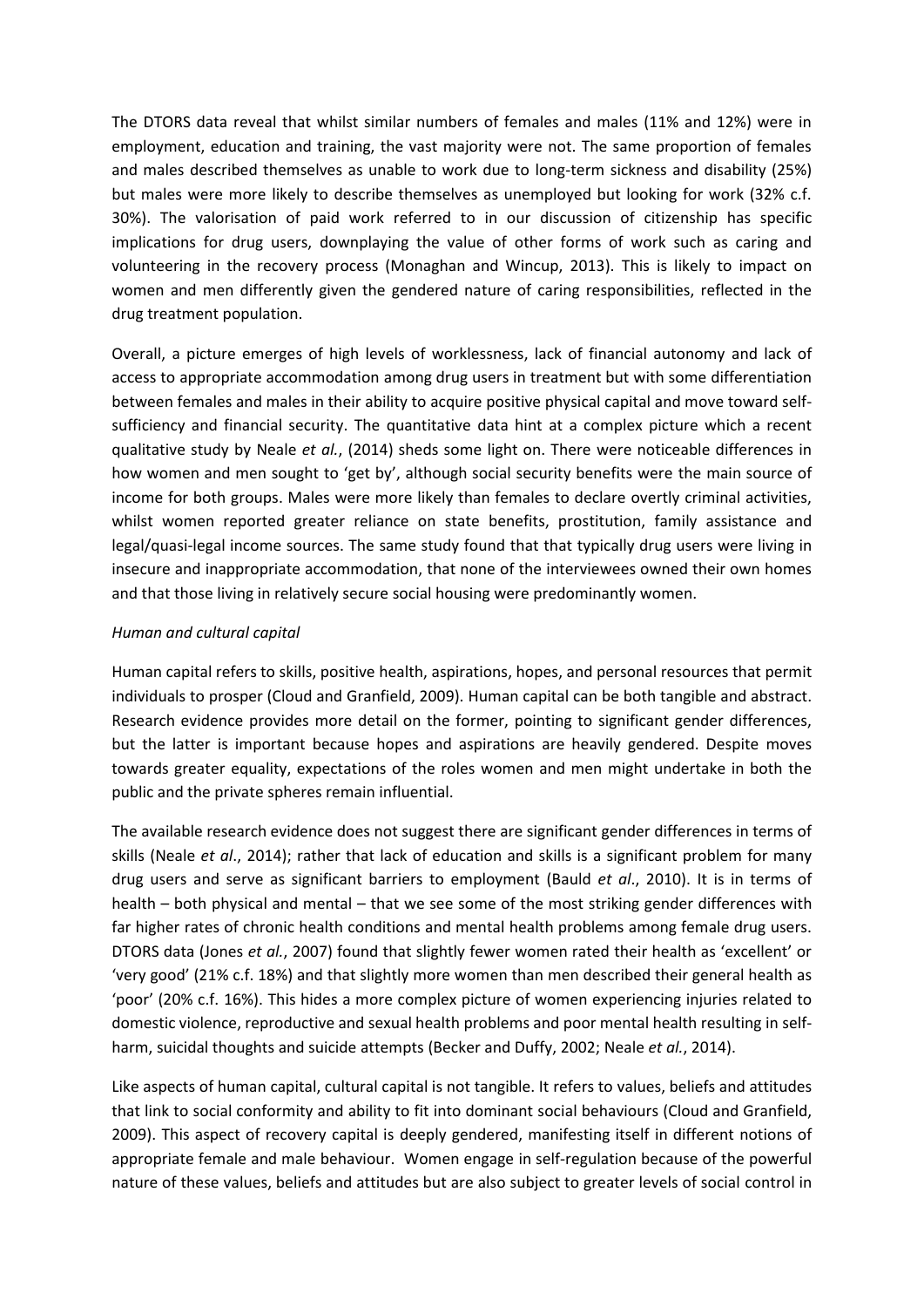both the private and public spheres. As Ericsson and Jon (2006) argue, the social control of women is 'immeasurably *tighter* . . . and qualitatively *different'* (p. 126; emphasis in original) from that of men. It forms part of the patriarchal structures of society and serves to reproduce them by defining acceptable female behaviour, in part through punishing and stigmatising those who deviate beyond these boundaries. Female drug users are often perceived as those who have deviated from the norms of acceptable and respectable womanhood.

#### **Concluding comments**

The work of Bacchi (2009), introduced at the beginning of this article, argues that it is important to consider 'What it left unproblematic in this problem representation? What are the silences? Can the problem by thought about differently?' (p.2). We have noted that the 2010 drug strategy is largely silent on the issue of gender. Despite the rhetoric of the individual person-centred journey, the design and implementation of the current recovery agenda provides little space to explore what recovery might mean for individuals and how this might differ for females and males. It glosses over the gendered nature of the underpinning principles of recovery; namely, freedom from dependence, citizenship and well-being. It constructs a particular vision of a 'recovered' citizen who is abstinent, engaged in paid work (or at least not dependent upon state welfare without good reason), and actively managing their own health. Consequently, we are left with a strategy that fails to recognise the social and normative contexts of women's and men's lives alongside notable yet complex differences in the recovery capital of female and male drug users.

 In examining the available evidence, it has become evident that we know too little about the lives of female drug users (and arguably male drug users too) and further research is needed to explore what 'recovery' (or 'discovery') means for women and how much recovery capital – positive and negative - they 'possess'. There is an inherent danger in this project of polarising female and male drug users and in some of the recent discussions of women and recovery (Neale *et al*., 2014; Thom, 2010), there has been a strong emphasis placed on the need to recognise the unique experiences of women whilst avoid glossing over similarities with male drug users. Developing this nuanced understanding through academic research is important because this has the potential to influence dialogue at policy and practice levels by offering a 'broad assessment of the vulnerabilities, opportunities and inequalities specific to each gender' (OECD, 2013; p.16) whilst recognising the shared experiences of many drug users, regardless of gender. This, in turn, can make a difference 'on the ground' to recovering drug users. It has been argued that attempts to tackle drug use reproduce the gendered nature of social control. Historically, approaches to tackling women's drug use have become a further tool for social regulation (Seddon, 2008). This leads us to consider Bacchi's question as to what we could do differently. There have been calls for a 'revisioning' of our approach to women's use of drugs (Ettorre, 2004), referring to the need to let go of damaging, outdated images and ideas of female drug users, and to establish more progressive perceptions that open up new opportunities to avoid reinforcing gender control and repression (Neale *et al.*, 2014). A greater empirical understanding of the lives of female drug users coupled with a gender-sensitive policy framework would support this 'revisioning'.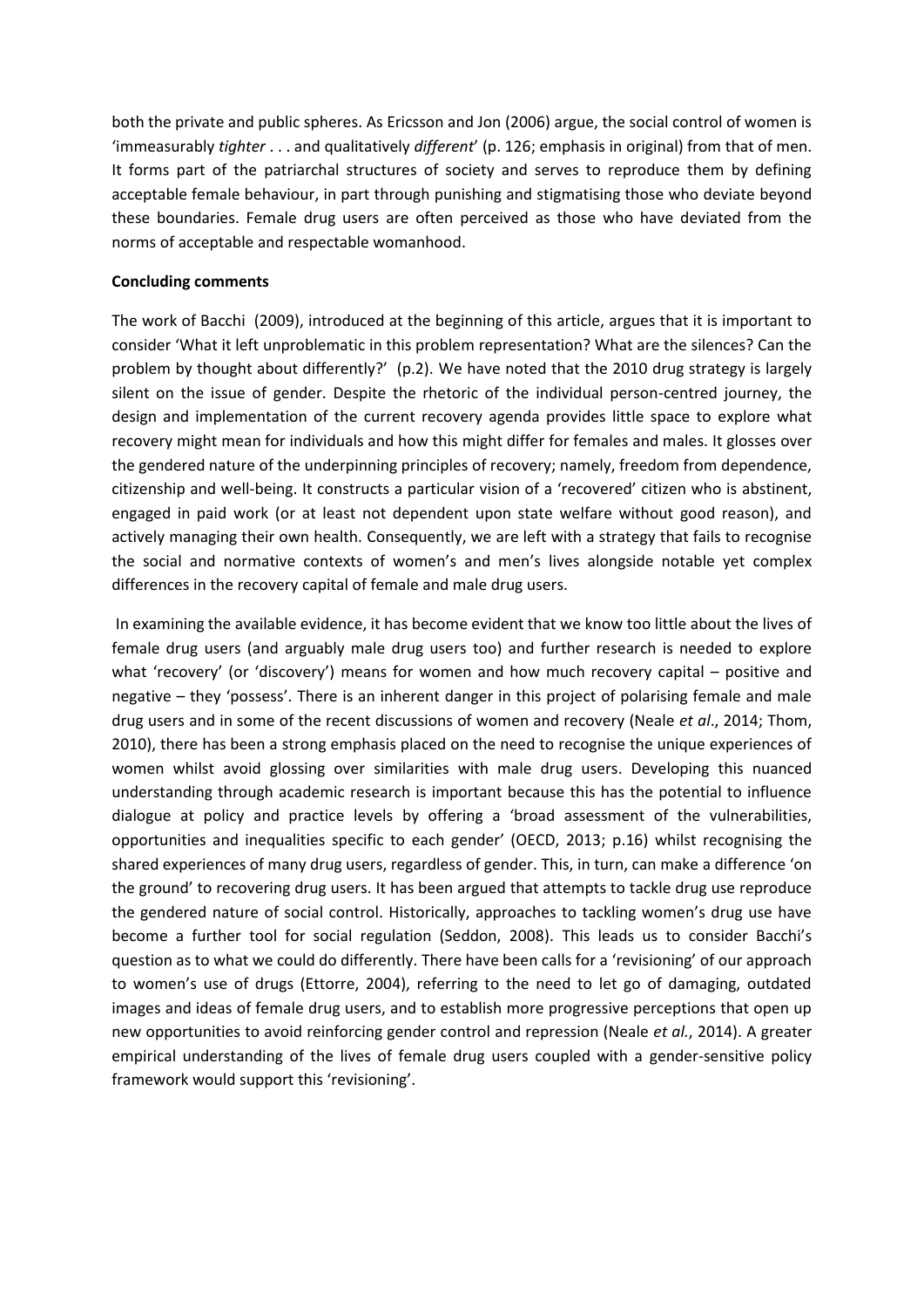#### **References**

Bacchi, C. (2009) Analysing Policy: What's the Problem Represented to be? Sydney: Pearson Education.

Bauld, L., Hay, G., McKell, J. and Carroll, C. (2010) Problem Drug Users' Experiences of Employment and the Benefit System, London: Department for Work and Pensions.

Becker, J. and Duffy, C. (2002) Women Drug Users and Drugs Service Provision: Service Level responses to Enggaement and Retention. Drug Prevention Advisory Service Briefing Paper 17. London: Home Office.

Best, D. and Bamber, S. (2009) 'A new way', Drink and Drug News, 13<sup>th</sup> July. Available at http://drinkanddrugsnews.com/ (Last accessed 15<sup>th</sup> October 2015)

Best, D. and Laudet, A. (2010) The Potential of Recovery Capital, London: Royal Society of Arts.

Bourdieu, P. (1980) The Logic of Practice, Cambridge: Polity.

Cloud, W. and Granfield, W. (2009) 'Conceptualising recovery capital: expansion of a theoretical construct', Substance Use and Misuse, 42(12/13): 1971-1986.

Conservatives (2015) The Conservative Party Manifesto 2015: Strong Leadership A Clear Economic Plan A Brighter, More Secure Future, London: Conservative Party.

Corrigan, D. (2014) Census of Drug and Alcohol Treatment Services, 1<sup>st</sup> September 2014, Belfast: Department of Health, Social Services and Public Safety.

**Crisis**  $(2008)$ Homeless Women. Available at http://www.crisis.org.uk/data/files/publications/2945Homeless women policy recommendations. pdf (Last accessed 7th August 2015)

Duke, K. (2013) 'From crime to recovery: the reframing of British Drugs Policy?, Journal of Drug Issues, 43(1): 39-55.

du Rose, N. (2015) The Governance of Female Drug Users: Women's Experiences of Drug Policy, Bristol: The Policy Press.

Ericsson, K. And Jon, N. (2006) 'Gendered social control: 'a virtuous girl' and 'a proper boy', Journal of Scandinavian Studies in Criminology and Crime Prevention, 7(2): 126-141.

Ettorre, E. (2004) 'Revisioning women and drug use: gender sensitivity, embodiment and reducing harm', International Journal of Drug Policy, 15(5/6): 327-335.

Farrall, S. and Calverley, A. (2006) Understanding Desistance from Crime, Buckingham:, Open

Heidensohn, F. and Silvestri, M. (2012) 'Gender and crime', in M. Maguire, R. Morgan and R. Reiner (eds.)(5<sup>th</sup> edn.) The Oxford Handbook of Criminology, Oxford: Oxford University Press.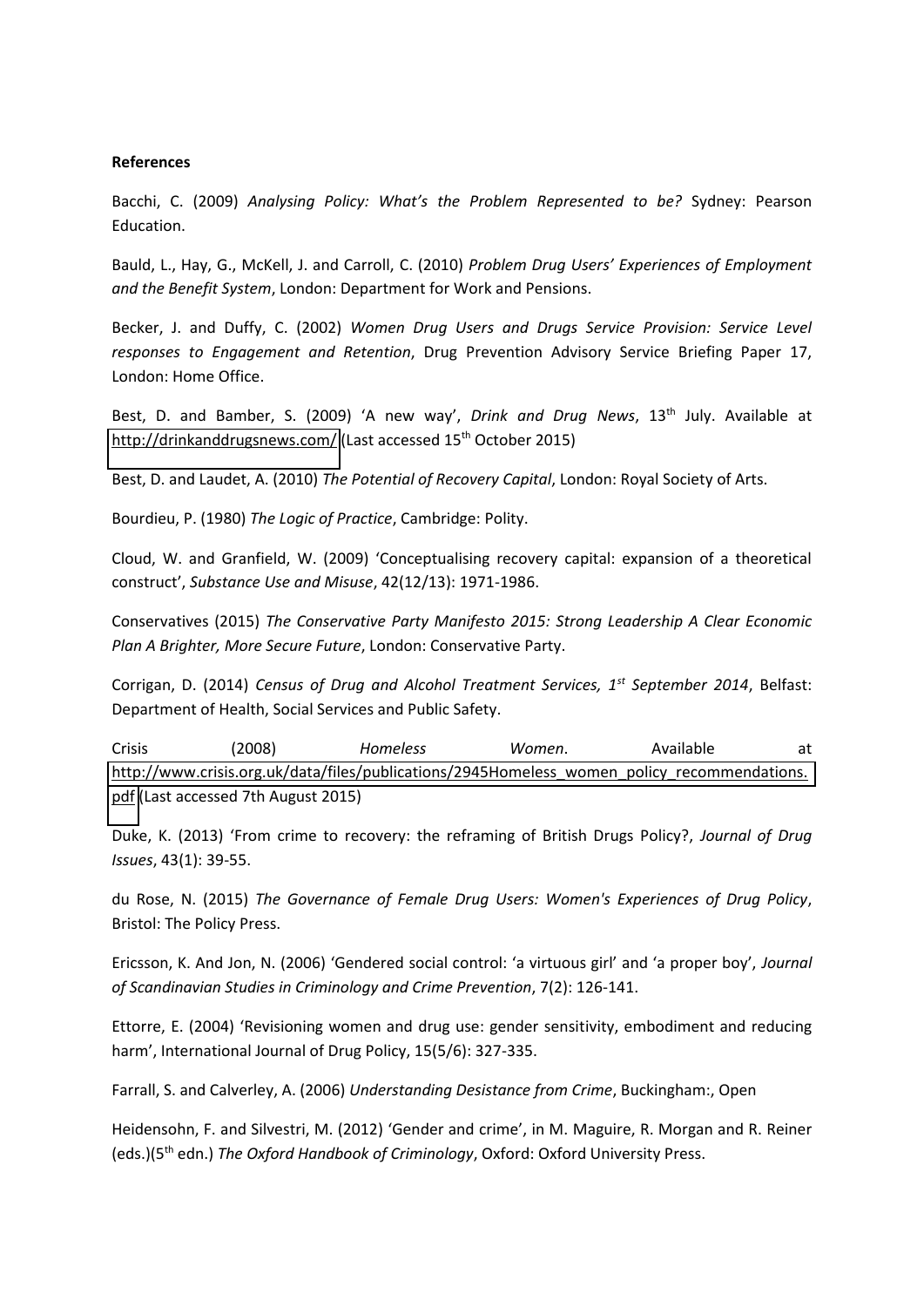HM Government (2008) Drugs: Protecting Families and Communities: The 2008-2018 Drug Strategy, London: HM Government.

HM Government (2010) Drug Strategy 2010 Reducing Demand, Restricting Supply, Building Recovery: Supporting People to Live a Drug Free Life, London: HM Government.

HM Government (2012) Drug Strategy 2010 Reducing Demand, Restricting Supply, Building Recovery: Supporting People to Live a Drug Free Life Annual Review - May 2012, London: HM Government.

HM Government (2013a) Drug Strategy Annual Review: Delivering within a New Landscape, London: HM Government.

HM Government (2013b) Drug Strategy 2010 Evaluation Framework - Evaluating Costs and Benefits, London: HM Government.

HM Government (2015) Drug Strategy 2010 'A Balanced Approach' Third Annual Review, London: HM Government.

Hucklesby, A. and Wincup, E. (2010) Drug Interventions in Criminal Justice, Buckingham: Open **University Press.** 

Information Services Division Scotland (2014) Scottish Drugs Misuse Database NHS Health Board Overview of Initial Assessment for Specialist Drug Treatment 2012/13, Edinburgh: Information **Services Division Scotland** 

Jones, A., Weston, S., Moody, A., Millar, T., Dollin, L., Anderson, T. and Donmall, M. (2007) The Drug Treatment Outcomes Research Study (DTORS): Baseline Report, London: Home Office.

Lancaster, K., Duke, K. and Ritter, A. (2015) 'Producing the 'problem of drugs': a cross nationalcomparison of 'recovery' discourse in two Australian and British reports, International Journal of Drug Policy, 26(7): 617-25.

Lister, R. (1997) 'Citizenship: towards a feminist synthesis', Feminist Review, 57(1): 28-48.

McKeganey, N. (2014) 'Clear rhetoric and blurred reality: the development of a recovery focus in UK drug treatment policy and practice', International Journal of Drug Policy, 25(5): 957-963.

Monaghan, M. (2012) 'The recent evolution of UK drug strategies: from maintenance to behaviour change?', People, Place & Policy Online, 6(1): 29-40.

Monaghan, M. and Wincup, E. (2013) 'Work and the journey to recovery: exploring the implications of welfare reform for methadone maintenance clients', International Journal of Drug Policy, 24(6): e81-86.

National Treatment Agency for Substance Misuse (2010) Women in Drug Treatment: What the Latest Figures Reveal, London: National Treatment Agency for Substance Misuse.

National Drug Treatment Monitoring System (2010) Adult Drug Statistics from the National Drug Treatment Monitoring System (NTDMS) 1 April 2009 to 31 March 2010, London: NDTMS